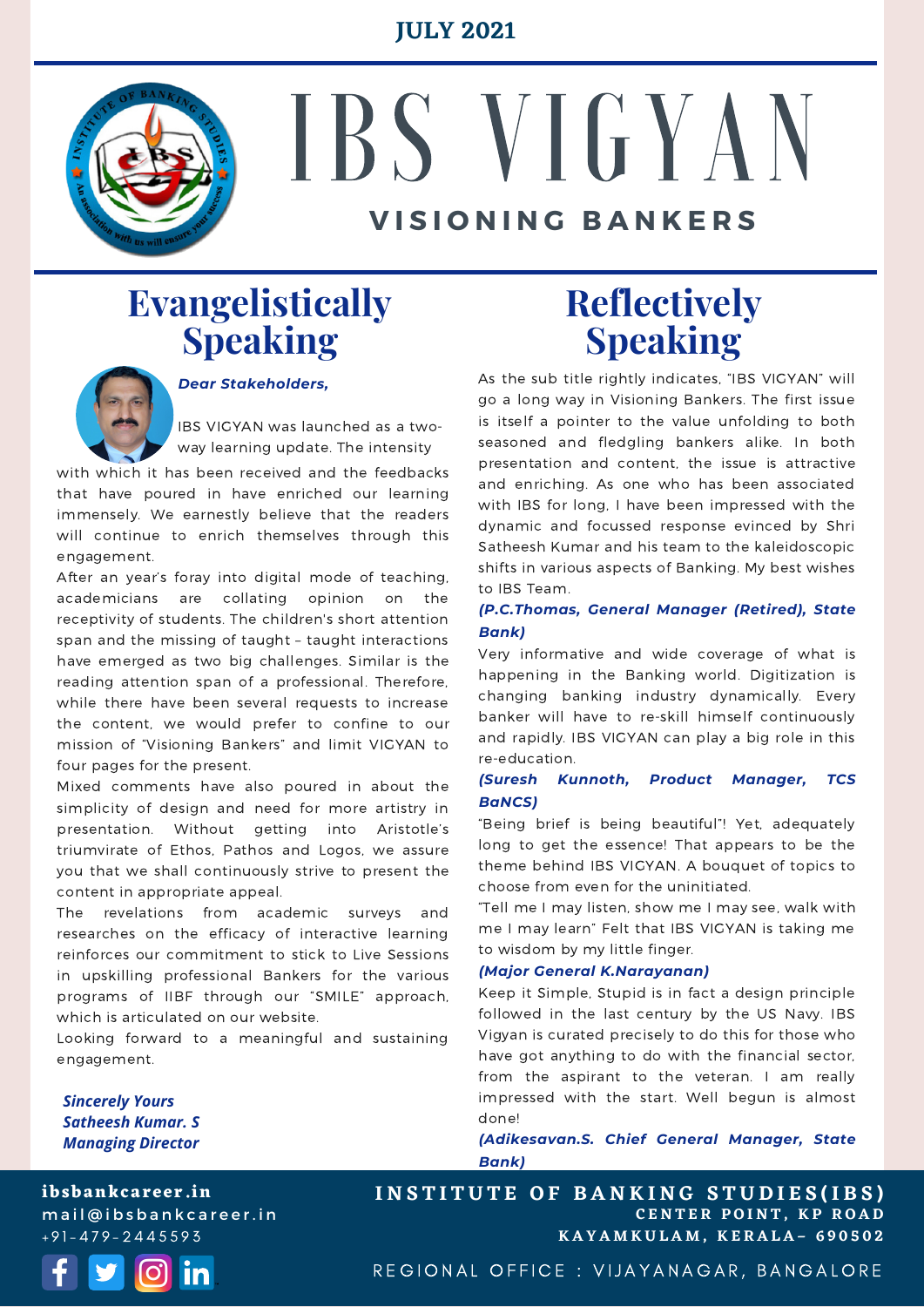

**ibsbankcareer.in** mail@ibsbankcareer.in + 9 1 - 4 7 9 - 2 4 4 5 5 9 3



# **CURATED CUBE**

What is Curtains Down for PMC Cooperative Bank could be Curtain Raiser for Centrum's Small Finance Bank. If this results in minimum erosion of wealth of the falling entity, it will bode well for the market.

Another attempted confidence building measure from RBI was to stick to Uniform Price Auction for majority of tenors of Bond Issuances. Yet, the new ten – year benchmark bond issue saw a coupon cut off at 6.10%, 25 basis points higher than that of the existing benchmark bond. The Retail Direct Gilt (RDG) facility will facilitate direct participation of Individuals in Gilt Trading.

The Minutes of the Monetary Policy Committee brought to focus the discomfort of the members in the limited efficacy of the continued dovish stance of RBI and also the complexities in trade-offs among inflation, growth and real interest rates.

RBI can draw comfort that Peoples Bank of China has reduced the Reserve Requirement Ratio by fifty basis points to join the league of central banks pumping liquidity into the system. Meanwhile economists are reminding what Richard Cantillon postulated in 18th century that injecting liquidity is no sure-shot recipe for growth. Yet, stock markets across the globe seem to have taken growth for granted, be it USA, Germany, Brazil and so on. Indian markets are no exception with market capitalization exceeding the GDP and PE multiples scaling new highs.

CMIE data estimates 15 million job losses for May 2021, which is the highest in recent past.

The increase in volume and value of pledged gold ornaments being auctioned by lenders also reflects the rising inequality in distribution of income in the economy. It might sound ironic that this widening disparity is staring on Bankers when we are into the 52nd anniversary of Bank Nationalization. Despite all efforts towards inclusive growth, the have-nots remain outside the formal institutional framework of affordable credit, leaving ample playing ground for the private moneylenders. Will the revised norms encouraging Banks to join hands with NBFCs through co-lending activity in microfinance arrest this insidious divide? If only the spurt in stock prices of Equitas and Ujjivan Small Finance Banks validate this, it would augur well for the economy.

*Cube gives a third dimension in geometry. Curated Cube is an endeavor to pack together the events in the market over the past month.*

**JAIIB/CAIIB Online Coaching** - *This is the sure shot key that opens up the path for an accelerated career progression. A pass in [JAIIB/CAIIB](https://ibsbankcareer.in/course/) with 90+ marks will ensure that you are handpicked for key assignments with in the country as well as overseas.*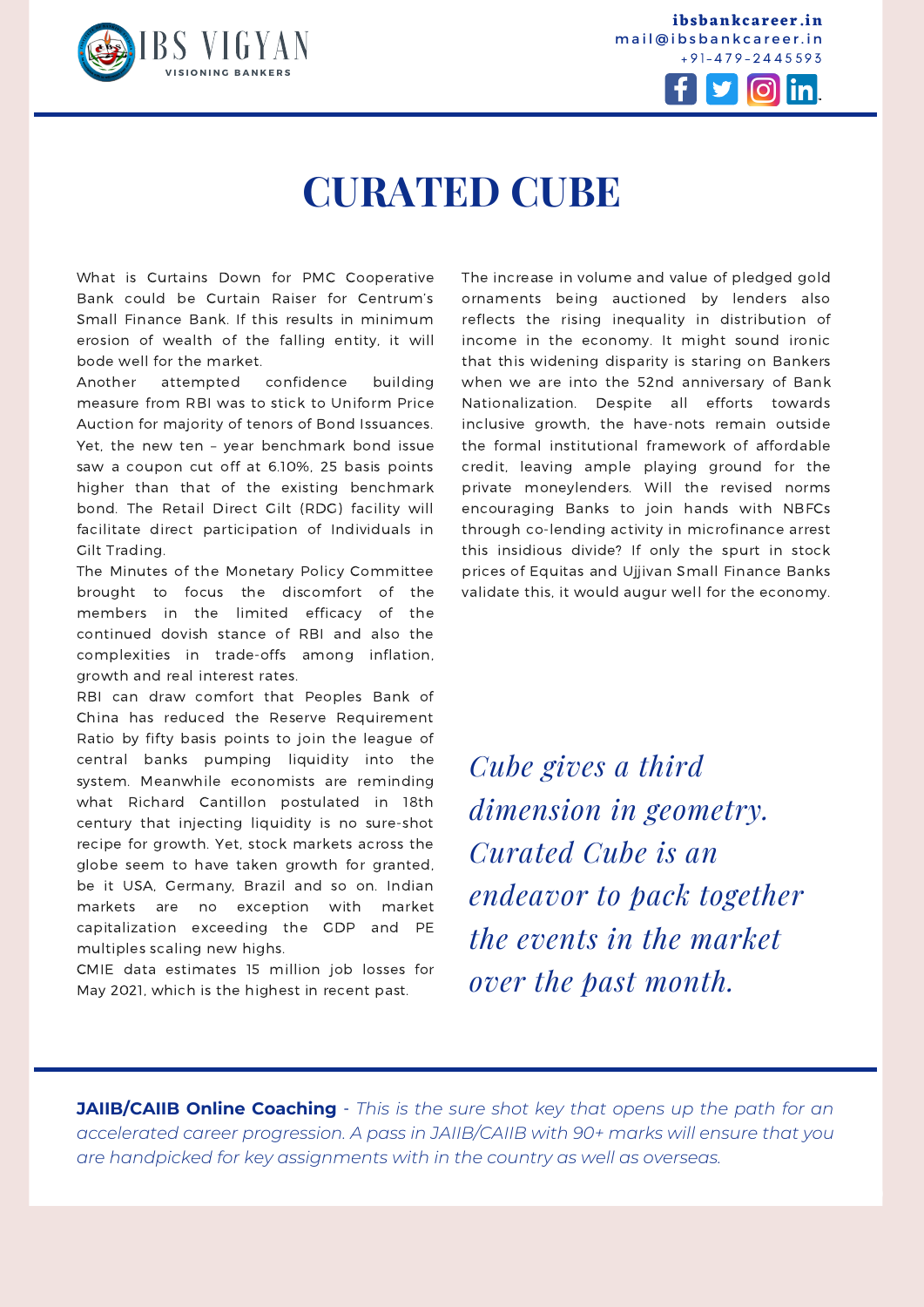

**ibsbankcareer.in** mail@ibsbankcareer.in



# **FOURTH PILLAR**

- The banking sector has recorded its highest ever profits of Rs 1,02,252 crore in FY2021, a year when the economy was battered by the pandemic. This is a significant turnaround compared to a net loss of nearly Rs 5,000 crore for the industry in FY2019.
- NPAs of Banks may rise to 9.8% by March 2022 as per the latest Financial Stability Report of RBI.
- All Primary (Urban) Co-operative Banks having asset size[1](https://www.rbi.org.in/Scripts/NotificationUser.aspx?Id=12121&Mode=0#F1) of ₹5000 crore or above, shall appoint a Chief Risk Officer (CRO).
- Scheduled Commercial Banks (including Small Finance Banks), are permitted to borrow in a day to the extent of 125% of their capital funds in the Call /Notice money market.
- For Scheduled Commercial Banks(including Small Finance Banks) the fortnightly average borrowings outstanding under Call/ Notice money should not exceed more than 100% of their capital funds.
- Under Term Money, Scheduled Commercial Banks (including Small Finance Banks) can borrow as per Internal Board approved limit within the prudential limits for inter-bank liabilities.
- Payment Banks and Regional Rural Banks, are permitted to borrow in a day to the extent of 125% of their capital funds in the Call /Notice /Term money market.
- For Payment Banks and Regional Rural Banks, the fortnightly average daily borrowings outstanding under Call/ Notice/Term money should not exceed more than 100% of their capital funds.
- Co Operative Banks are permitted to borrow in the Call/ Notice/Term money market up to 2% of their aggregate deposit as at the end of March of the previous financial year.
- Primary Dealers are permitted to borrow under Call/ Notice/Term money market on a daily average in a reporting period up to 225% of their Net Owned fund (NOF) as at the end of March of the previous financial year .
- As per Section 194 Q of the Income Tax Act 1961 any person, being a buyer who is responsible for paying any sum to any seller (being a resident) for purchase of any goods (including capital goods), where the value or aggregate of such values, exceeds₹50 lakhs in any P.Y., shall deduct TDS @ 0.1% (5%in case PAN is not furnished) applicable from 1st July, 2021.
- If a Term Deposit(TD) matures and proceeds remain unpaid, the amount left unclaimed with the bank shall attract rate of interest as applicable to savings account or the contracted rate of interest on the matured TD, whichever is lower.
- Retail and Wholesale trade also is now included as MSMEs for the limited purpose of classification under Priority Sector Lending.
- Banks / Financial Institutions are encouraged to cease, and also encourage their customers to cease, entering into new financial contracts that reference LIBOR as a benchmark and instead use any widely accepted Alternative Reference Rates (ARR), as soon as practicable and in any case by December 31, 2021

*Fourth Pillar strives to position beyond the three pillars of Basel and is culled from the Four Estates*

**Bank Promotion Online Coaching -** *IBS brings you the perfect blend of Online Coaching and interactive live sessions through its pantheon of highly experienced faculty who fit well into a multi-cultural environment. The collective experience of our faculties exceeds 1000 years.*